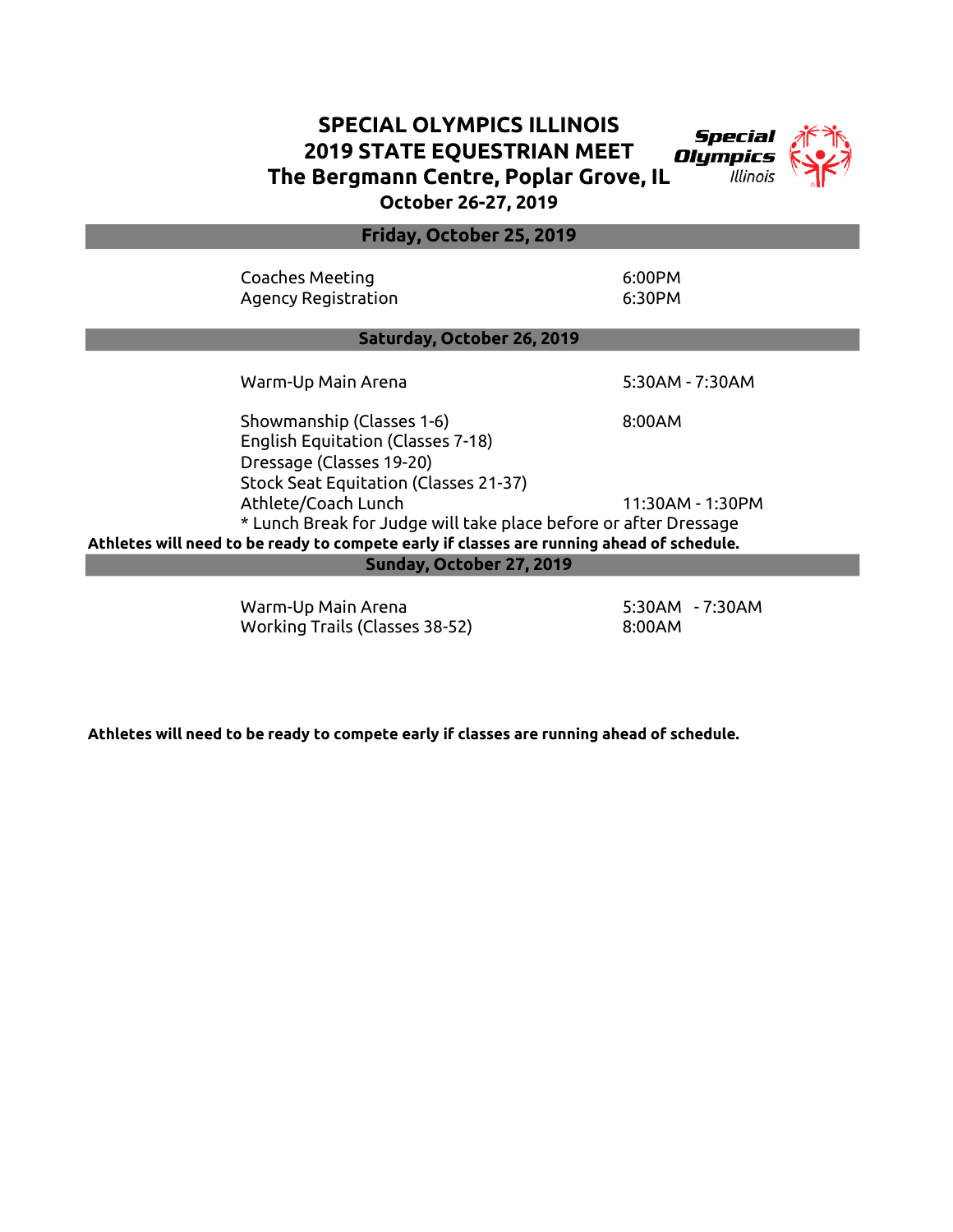SPECIAL OLYMPICS ILLINOIS 2019 EQUESTRIAN ORDER OF COMPETITION



|         |         | Saturday, October 26, 2019          |                |                         |  |
|---------|---------|-------------------------------------|----------------|-------------------------|--|
|         | Class # | <b>Class Name</b>                   | Group #        | <b>Riders</b>           |  |
| 8:00 AM | 1.      | SR Showmanship A                    | 1              | 1                       |  |
|         | 2.      | JR Showmanship C-I                  | 1              | $\overline{2}$          |  |
|         | 3.      | SR Showmanship C-I                  | 1              | 3                       |  |
|         | 4.      | SR Showmanship C-I                  | 2              | $\overline{2}$          |  |
|         | 5.      | SR Showmanship B-I                  | 1              | 3                       |  |
|         | 6.      | SR Showmanship B-I                  | $\overline{2}$ | $\overline{2}$          |  |
|         | 7.      | SR English Equitation A             | 1              | $\overline{\mathbf{3}}$ |  |
|         | 8.      | JR English Equitation C-I           | 1              | 1                       |  |
|         | 9.      | SR English Equitation C-I           | 1              | 5                       |  |
|         | 10.     | JR English Equitation C-S           | 1              | 4                       |  |
|         | 11.     | JR English Equitation C-S           | $\overline{2}$ | 3                       |  |
|         | 12.     | SR English Equitation C-S           | 1              | 3                       |  |
|         | 13.     | SR English Equitation C-S           | $\overline{2}$ | 4                       |  |
|         | 14.     | JR English Equitation B-I           | 1              | 4                       |  |
|         | 15.     | SR English Equitation B-I           | 1              | 3                       |  |
|         | 16.     | SR English Equitation B-I           | $\overline{2}$ | 3                       |  |
|         | 17.     | JR English Equitation B-S           |                | 1                       |  |
|         | 18.     | SR English Equitation B-S           |                | 1                       |  |
|         | 19.     | JR Equestrian Dressage B-I          |                | 1                       |  |
|         | 20.     | SR Equestrian Dressage B-I          | 1              | 4                       |  |
|         | 21.     | JR Stock Seat Equitation A          |                | 1                       |  |
|         | 22.     | SR Stock Seat Equitation A          |                | 1                       |  |
|         | 23.     | JR Stock Seat Equitation C-I        |                | $\overline{2}$          |  |
|         | 24.     | SR Stock Seat Equitation C-1        | 1              | 4                       |  |
|         | 25.     | SR Stock Seat Equitation C-1        | $\overline{2}$ | 4                       |  |
|         | 26.     | JR Stock Seat Equitation C-S        | 1              | 5                       |  |
|         | 27.     | JR Stock Seat Equitation C-S        | 2              | 5                       |  |
|         | 28.     | JR Stock Seat Equitation C-S        | 3              | 4                       |  |
|         | 29.     | <b>SR Stock Seat Equitation C-S</b> | 1              | 6                       |  |
|         | 30.     | SR Stock Seat Equitation C-S        | 2              | 6                       |  |
|         | 31.     | <b>SR Stock Seat Equitation C-S</b> | 3              | 6                       |  |
|         | 32.     | JR Stock Seat Equitation B-I        | 1              | 1                       |  |
|         | 33.     | JR Stock Seat Equitation B-I        | 2              | 1                       |  |
|         | 34.     | <b>SR Stock Seat Equitation B-I</b> | 1              | 4                       |  |
|         | 35.     | SR Stock Seat Equitation B-I        | 2              | 3                       |  |
|         | 36.     | JR Stock Seat Equitation B-S        | 1              | $\overline{2}$          |  |
|         | 37.     | SR Stock Seat Equitation B-S        |                | $\overline{2}$          |  |